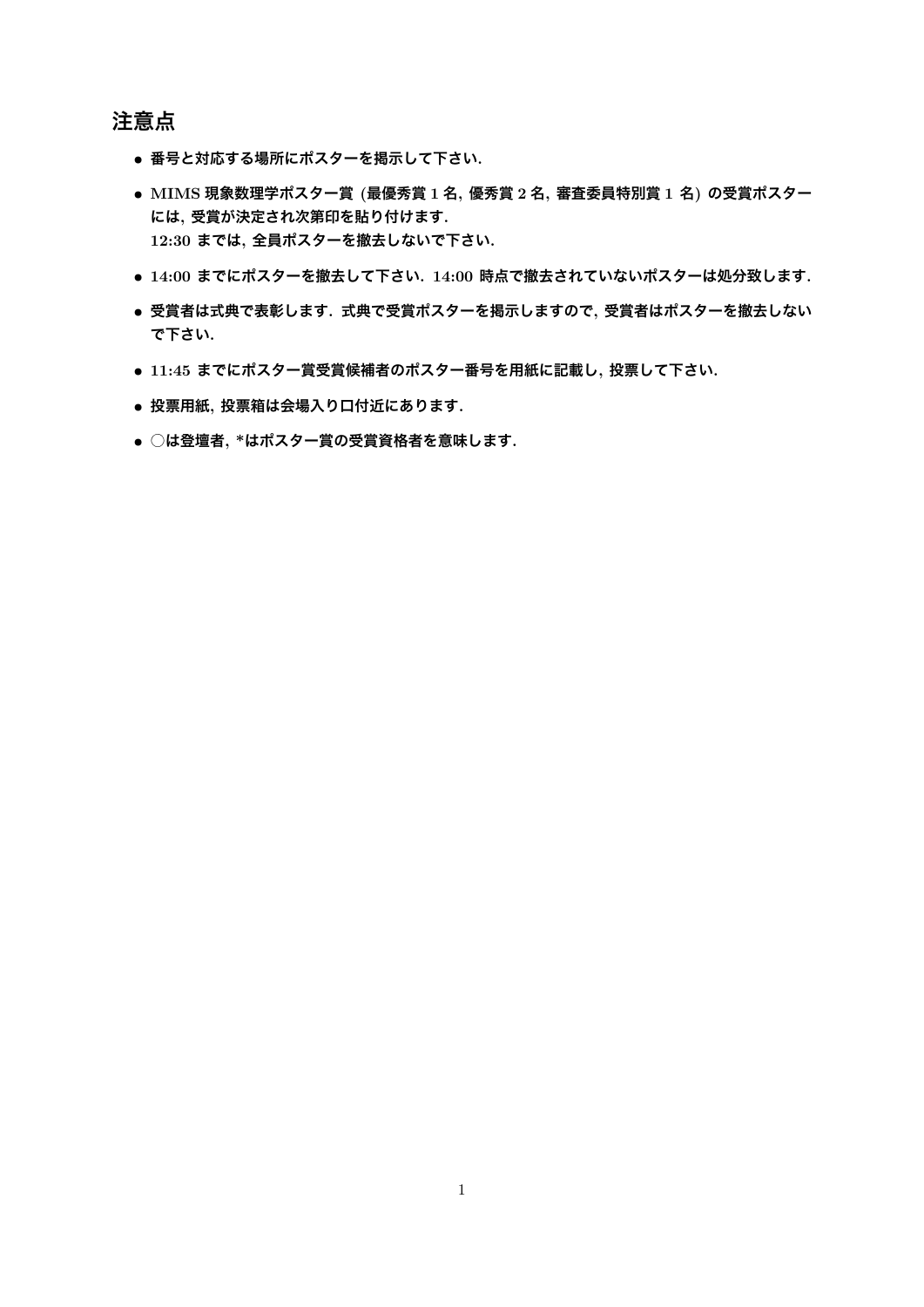## **ポスターセッション発表者一覧**

- 1. Mathematical modeling and in vitro experiments in virology, ○岩見真吾\* (Shingo Iwami), 科 学技術振興機構さきがけ (PRESTO, JST), 東京大学大学院数理科学研究科 (Graduate School of Mathematical Sciences, The University of Tokyo), 京都大学ウイルス研究所 (Institute for Virus Research, Kyoto University)
- 2. Mathematical Analyses on Primitive Communism through Chicken Game, ○堀内史朗\* (Shiri Horiuchi), 明治大学先端数理科学インスティテュート (MIMS, Meiji University)
- 3. Behavior of spherically symmetric solutions for a free boundary problem related to amoeba motion, ○物部治徳\* (Harunori Monobe), 東北大学大学院理学研究科 (Mathematical Institute, Tohoku University)
- 4. Coin-reducing payment and its fractal structure, ○山本 健 <sup>1</sup>*,*<sup>2</sup>\* (Ken Yamamoto), 山崎 義弘 <sup>1</sup> (Yoshihiro Yamazaki), 1. 早稲田大学大学院先進理工学研究科 (Graduate School of Advanced Science and Engineering, Waseda University), 2. 日本学術振興会 (JSPS)
- 5. A particle filter approach for estimating mechanisms of cell signaling dynamics from live-cell imaging data, ○近藤洋平 <sup>1</sup>\* (Yohei Kondo), 神野圭太 <sup>1</sup> (Keita Kamino), 石原秀至 <sup>1</sup>*,*<sup>2</sup> (Shuji Ishihara), 澤井哲<sup>1</sup> 1(Satoshi Sawai), 金子邦彦<sup>1</sup> (Kunihiko Kaneko), 1. 東京大学総合文化研究科 (Graduate School of Arts and Sciences, University of Tokyo), 2. JST PRESTO
- 6. Endgame effects in stochastic evolutionary game dynamics, ○関口 卓也\* (Takuya Sekiguchi), 東 京工業大学大学院社会理工学研究科 (Graduate School of Decision Science and Technology, Tokyo Institute of Technology), 日本学術振興会 (Japan Society for the Promotion of Science)
- 7. A Wind Power Forecasting Method, ○飯坂達也 <sup>1</sup>*,*<sup>2</sup> (Tatsuya Iizaka), 森啓之 <sup>3</sup> (Hiroyuki Mori), 1. 明治大学 理工学研究科 (Department of Sience and Technology, Meiji University), 2. 富士電機 (Fuji Electric Co.), 3. 明治大学先端数理科学インスティテュート (MIMS, Meiji University)
- 8. Probabilistic Transmission Network Expansion Planning in Consideration of Wind Farms, ○角田 広樹 <sup>1</sup>\* (Hiroki Kakuta), 森 啓之 <sup>2</sup> (Hiroyuki Mori), 1. 明治大学理工学研究科 (Graduate School of Science and Technology, Meiji University), 2. 明治大学先端数理科学インスティテュート (MIMS, Meiji University)
- 9. Application of Hybrid-Coding EPSO to Electric Power Systems, ○藤田 創<sup>1\*</sup> (Hajime Fujita), 森 啓之 <sup>2</sup> (Hiroyuki Mori), 1. 明治大学理工学研究科 (Graduate School of Science and Technology, Meiji University), 2. 明治大学先端数理科学インスティテュート (MIMS, Meiji University)
- 10. Generation Output Prediction of PV Systems by RBFN with Global Structure, ○高橋 政人 <sup>1</sup>\* (Masato Takahashi), 森 啓之 <sup>2</sup> (Hiroyuki Mori), 1. 明治大学理工学研究科 (Graduate School of Science and Technology, Meiji University), 2. 明治大学先端数理科学インスティテュート (MIMS, Meiji University)
- 11. A Data-Mining-Based Method for Estimating Distribution Network Loss Minimization Conditions, ○横山 裕久 <sup>1</sup>\* (Hirohisa Yokoyama), 森 啓之 <sup>2</sup> (Hiroyuki Mori), 1. 明治大学理工学研究科 (Graduate School of Science and Technology, Meiji University), 2. 明治大学先端数理科学インスティテュート (MIMS, Meiji University)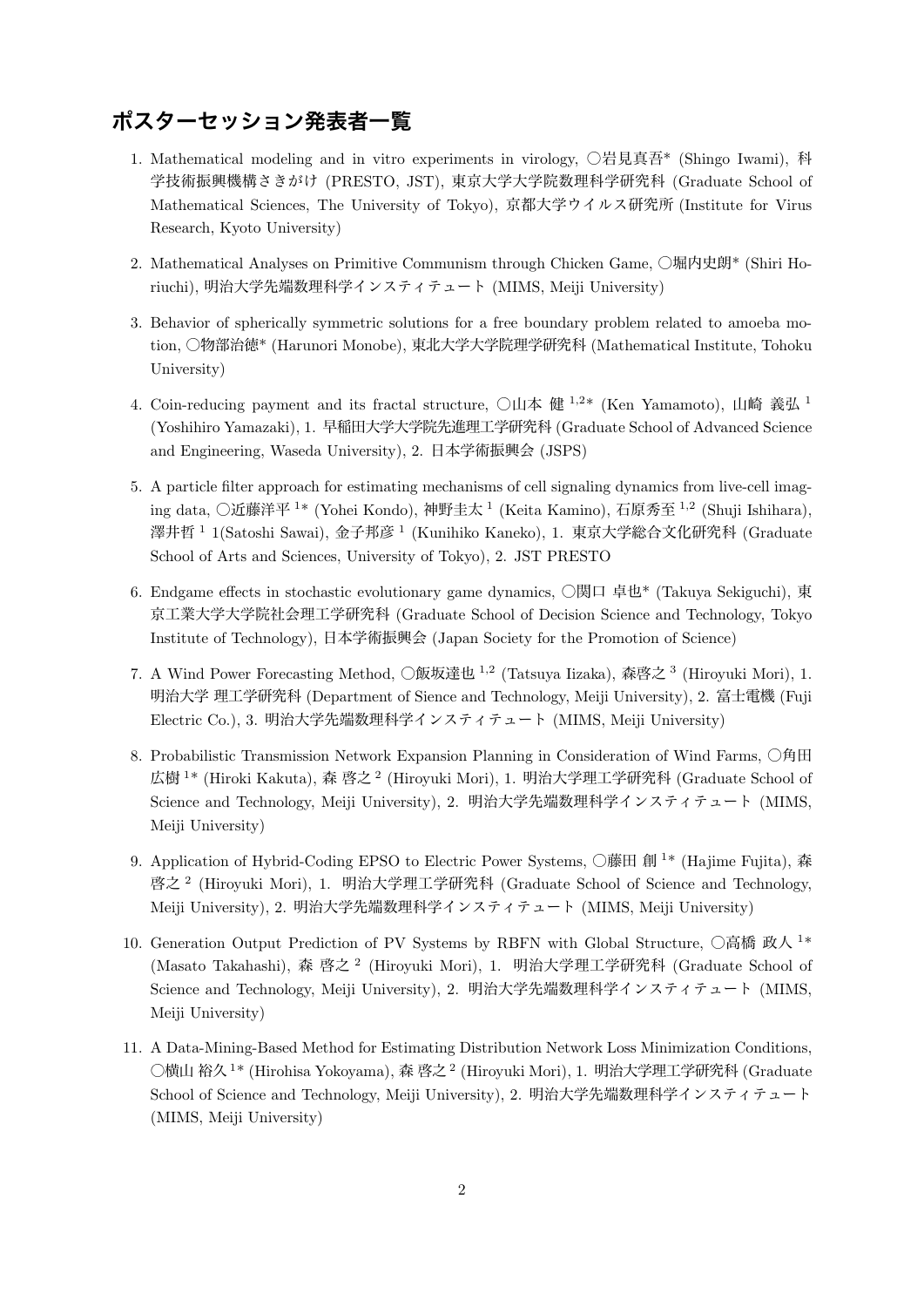- 12. Chemokinesis models for cockroach-like aggregation, ○占部 千由 <sup>1</sup>*,*2*,*<sup>3</sup>\* (Chiyori Urabe), 出原 浩 史 <sup>3</sup> (Hirofumi Izuhara), 三村 昌泰 <sup>3</sup> (Masayasu Mimura), 1. FIRST 合原最先端数理モデルプロ ジェクト (FIRST, Aihara Innovative Mathematical Modelling Project), 2. 東京大学生産技術研究 所 (Institute of Industrial Science, the University of Tokyo), 3. 明治大学先端数理科学インスティ テュート (MIMS, Meiji University)
- 13. Semi-Exact Equilibrium Solutions of Competition-Diffusion Systems and Competition-Mediated Coexistence, C.-C. Chen<sup>1</sup>, L.-C. Hung<sup>1</sup>, 三村 昌泰<sup>2,3</sup> (M. Mimura), ○藤間 真<sup>2,4</sup> (M. Tohma), 上 山大信 <sup>2</sup>*,*<sup>3</sup> (D. Ueyama), 1. Department of Mathematics, National Taiwan University and National Center for Theoretical Sciences, 2. 明治大学先端数理科学研究科 (Graduate School of Advanced Mathematical Science,Meiji University), 3. 明治大学先端数理科学インスティテュート (MIMS, Meiji University), 4. 桃山学院大学経済学部 (Department of Economics, Momoyama Gakuin University)
- 14. Stochastic Dynamics in Noise-Driven Spin Torque Nano Oscillators,  $\Box \Box \Box^T *$  (Kazuki Nakada), 家形 諭 <sup>1</sup>*,*<sup>2</sup> (Satoshi Yakata), 木村 崇 <sup>1</sup>*,*<sup>2</sup> (Takashi Kimura), 1. 九州大学稲盛フロンティア研究セン ター (INAMORI Frontier Research Center, Kyushu University), 2. CREST-JST
- 15. Phenomenological model for ordered onions under shear flow,  $\Diamond \wedge \Box \Box$  (Kenta Odagiri),  $\Box$ 藤 和恵 <sup>1</sup> (Kazue Kudo), 1. お茶の水女子大学お茶大アカデミックプロダクション (Ochadai Academic Production, Ochanomizu University)
- 16. Smart Grid System Functional Requirement, ○傅 愛玲 <sup>1</sup> \* (Amy Poh Ai Ling), 向殿 政男 <sup>2</sup> (Mukaidono Masao), 杉原 厚吉 <sup>1</sup> (Sugihara Kokichi), 1. 明治大学先端数理科学研究科 (Graduate School of Advanced Mathematical Science, Meiji University), 2. 明治大学理工学部情報科学科 (School of Science and Technology, Computer Science Department, Meiji University)
- 17. Ladder model for abalone locomotion, ○伊藤 賢太郎 <sup>1\*</sup> (Kentaro Ito), 岩本 真裕子 <sup>2</sup> (Mayuko Iwamoto), 小林 亮 <sup>1</sup> (Ryo Kobayashi), 1. 広島大学大学院理学研究科 (Graduate School of Science, Hiroshima University), 2. 明治大学大学院先端数理科学研究科 (Graduate School of Advanced Mathematical Sciences, Meiji University)
- 18. Huge Entropy of Random Macro-states in Regular Systems with Applications to Glass Transitions, ○橋爪洋一郎\* (Yoichiro Hashizume), 鈴木増雄 (Masuo Suzuki), 東京理科大学 (Tokyo University of Science)
- 19. Information Processing in the Brain with Sensory and Top-down inputs Synchrony Catastrophe on Neural Networks, ○橋爪洋一郎\* (Yoichiro Hashizume), 荒木修 (Osamu Araki), 東京理科大学 (Tokyo University of Science)
- 20. Informaion and Thermodynamic Entropies Rubber Plasticity and Adiabatic Magnetic Cooling, ○鈴木増雄 (Masuo Suzuki), 東京理科大学 (Tokyo University of Science)
- 21. A developmental study for the snake vision simulator, ○砂田 靖志\* (Yasushi Sunada), 広島大学理 学研究科 (Graduate School of Science, Hiroshima University)
- 22. Personal Control Strategy in a Three-person Game with Indirect Information,  $\Diamond \nabla \ddot{\mathbb{R}}$  舞衣 <sup>1\*</sup> (Mai Ohguro), 牧野 貴樹<sup>2</sup> (Takaki Makino), 藤江 遼<sup>3</sup> (Ryo Fujie), 合原 一幸<sup>2</sup> (Kazuyuki Aihara), 1. 東京大学 教養学部 (College of Arts and Sciences, University of Tokyo), 2. 東京大学 生産技術研究 所 (Institute of Industrial Science, University of Tokyo), 3. FIRST 合原最先端数理モデルプロジェ クト (Aihara Innovative Mathematical Modelling Project, FiRST)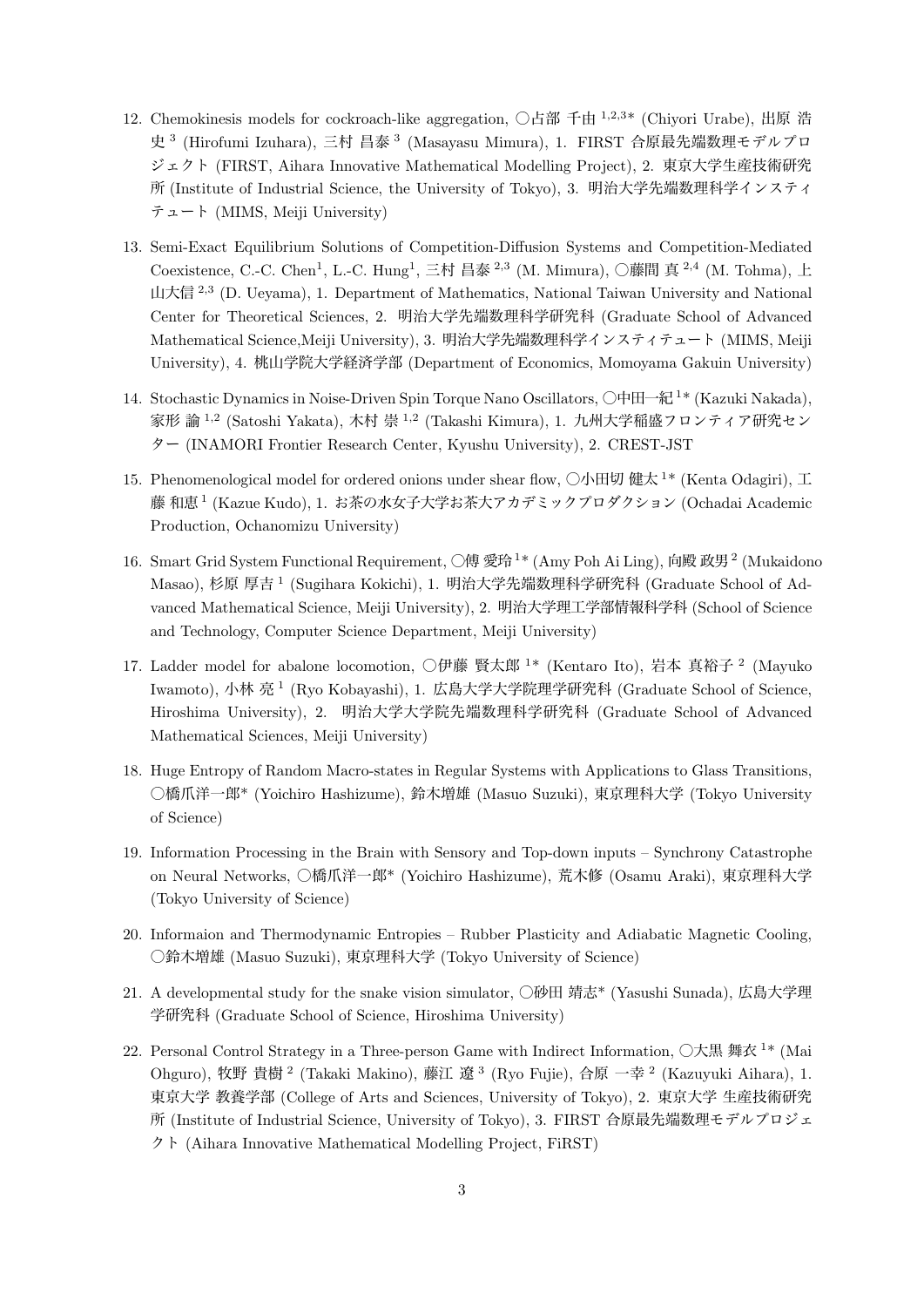- 23. Evolutionary Game Based on Similarity of Preference among Neighbor Agents Simulation of Unification and Schism –, ○山崎 由佳 <sup>1\*</sup> (Yuka Yamazaki), 牧野 貴樹 <sup>2</sup> (Takaki Makino), 藤江 遼 <sup>3</sup> (Ryo Fujie), 合原 一幸<sup>2</sup> (Kazuyuki Aihara), 1. 東京大学 教養学部 (College of Arts and Sciences, University of Tokyo), 2. 東京大学 生産技術研究所 (Institute of Industrial Science, University of Tokyo), 3. FIRST 合原最先端数理モデルプロジェクト (Aihara Innovative Mathematical Modelling Project, FiRST)
- 24. An Analysis of Market Effects of Rating Information using Artificial Markets, ○勝見瞬\* (Shun Katsumi), 島尾尭 (Hajime Shimao), 東京工業大学大学院社会理工学研究科価値システム専攻 (Graduate School of Value and Decision Science, Tokyo Institute of Technology)
- 25. Multi-phase epidemiological model –The function of Vpu in HIV-1 transmission–,  $\bigcirc$ 上野孝生  $1*$ (Takao Ueno), 岩見真吾<sup>2,1,3</sup> (Shingo Iwami), 佐藤佳<sup>3</sup> (Kei Sato), 小柳義夫<sup>3</sup> (Yoshio Koyanagi), 稲葉 寿 <sup>1</sup> (Hisashi Inaba), 1. 東京大学大学院数理科学研究科 (Graduate School of Mathematical Sciences, The University of Tokyo), 2. 科学技術振興機構さきがけ (PRESTO, Japan Science and Technology Agency (JST)), 3. 京都大学ウイルス研究所 (Institute for Virus Research, Kyoto University)
- 26. An experimental and mathematical study of the locomotion of polyclad flatworms,  $\bigcirc$ 小松雄 $-1^*$ (Yuichi Komatsu), 風間俊哉 <sup>1</sup>*,*<sup>2</sup> (Toshiya Kazama), 小林亮 <sup>1</sup>*,*<sup>2</sup> (Ryo Kobayashi), 1. 広島大学大学院 理学研究科 (Department of Mathematical and Life Sciences, Hiroshima Univ), 2. JST CREST
- 27. Spontaneous rotation of a droplet induced by the Marangoni effect,  $\bigcirc \mathbf{\hat{x}}$ 井 健 <sup>1\*</sup> (Ken Nagai), 北 畑 裕之 <sup>2,3</sup> (Hiroyuki Kitahata), 住野 豊 <sup>4</sup> (Yutaka Sumino), 高畠 芙弥 <sup>5</sup> (Fumi Takabatake), 市川 正敏 <sup>5</sup> (Masatoshi Ichikawa), 義永 那津人 <sup>6</sup> (Natsuhiko Yoshinaga), 1. 東京大学理学系研究科, 2. 千 葉大学理学部, 3. JST さきがけ, 4. 愛知教育大学教育学部, 5. 京都大学理学研究科, 6. 京都大学福井 謙一センター
- 28. Age-structured predator-prey models: The problem of periodical cicadas, ○今 隆助\* (Ryusuke Kon), 明治大学先端数理科学インスティテュート (MIMS, Meiji University)
- 29. Regression analysis of wind direction effects on the level of surface ozone, Hai-Yen Siew\*, 明治 大学先端数理科学インスティテュート (MIMS, Meiji University)
- 30. Infinite dimensional relaxation oscillation in a population growth model with two-mode dispersing, 栄伸一郎 1 (Shin-Ichiro Ei), ○出原浩史 <sup>2</sup>\* (Hirofumi Izuhara), 三村昌泰 <sup>2</sup> (Mimura Masayasu), 1. 九州大学 マス・フォア・インダストリ研究所 (Institute of Mathematics for Industry, Kyusyu university), 2. 明治大学 先端数理科学インスティテュート (Meiji Institute for Advanced Study of Mathematical Sciences, Meiji University)
- 31. Adaptation and Constraint: Shell angle of Terrestrial Gastropods, ○岡嶌 亮子 <sup>1</sup>\* (Ryoko Okajima), 千葉 聡 <sup>2</sup> (Satoshi Chiba), 1. 明治大学先端数理科学インスティテュート (MIMS, Meiji University), 2. 東北大学生命科学研究科 (Graduate School of Life Sciences, Tohoku University)
- 32. Analysis and modeling of equally-spaced protrusion of Neobeckia compound leaves,  $\Box$ 中益 朗子 <sup>1\*</sup> (Nakamasu Akiko), 末松 J 信彦<sup>2</sup> (Suematsu J. Nobuhiko), 木村 成介<sup>3</sup> (Kimura Seisuke), 1. 明治 大学先端数理科学インスティテュート (MIMS, Meiji University), 2. 明治大学先端数理科学研究科 (Graduate School of Advanced Mathematical Science, Meiji University), 3. 京都産業大学総合生命 科学 (Faculity of life science, Kyoto Sangyo University)